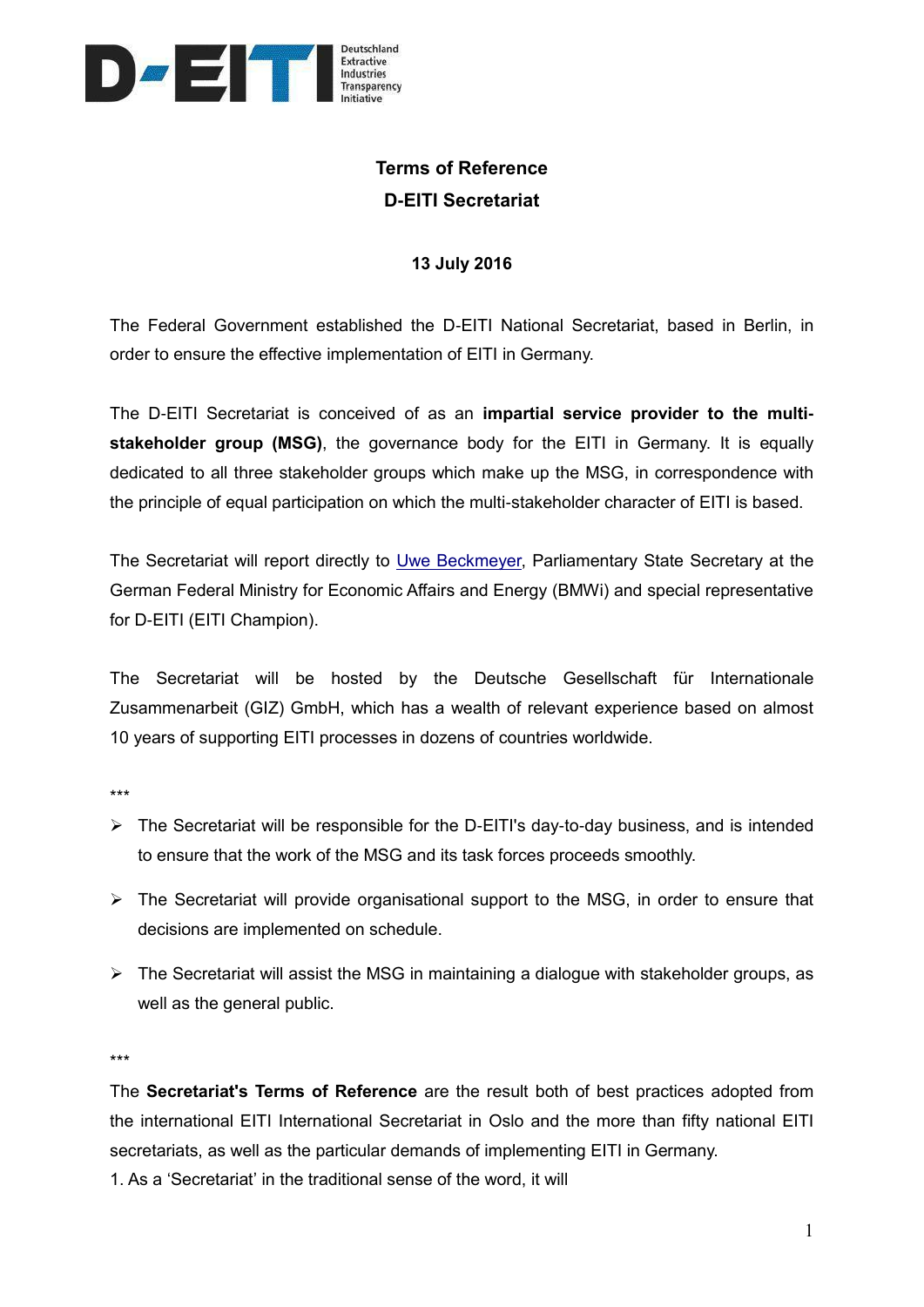

- be responsible for **organising MSG sessions**;
- provide MSG members with all necessary paperwork in a timely manner;
- keep the minutes during these sessions;
- manage the D-EITI archive;
- store the MSG member register and statutes, as well as modifications and amendments made thereto.

2. The MSG may task the Secretariat with the **preparation of necessary paperwork**, which is then to be provided to group members for debate and consultation.

- This documents may include the Rules of Procedure, , fully costed work plans , scoping studies, the Annual Progress Reports and the Terms of Reference for the independent Administrator.
- On specific issues the preparation of documentation may proceed in collaboration with MSG working groups.
	- In cooperation with the MSG the Sekretariat will compile the context information for the D-EITI reporting

3. The D-EITI secretariat will be the EITI International Secretariat's contact point in respect of **validation of the EITI process** in Germany.

4. Dozens of countries have gained valuable experiences with EITI implementation in recent years. The Secretariat will act as **clearing house for all information and best practices** which may be of benefit to MSG members and stakeholder groups with an interest in EITI implementation in Germany.

- The D-EITI Secretariat thus will maintain contact with the EITI International Secretariat and other national EITI processes in order to collect and share relevant experience and innovative approaches.
- In this sense the secretariat will also ensure that the D-EITI process is constantly monitored and evaluated, elaborating suggestions for improvement in the process.

5. The EITI is a constant learning process; in this sense the Secretariat will offer all MSG members and, when possible, further stakeholder groups **training opportunities** and will assist in **coordinating exchange with EITI stakeholders in other countries.**, thus enabling